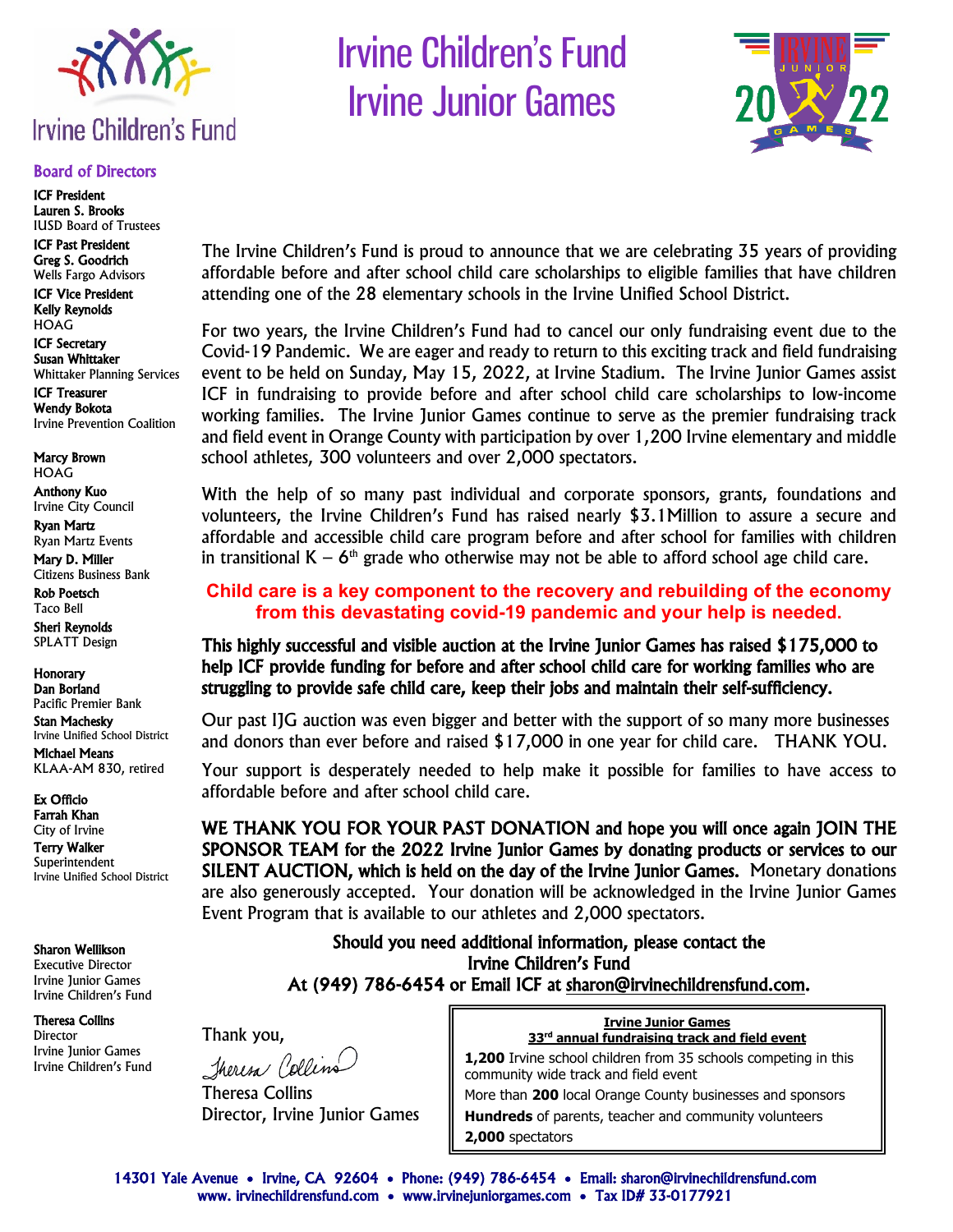

## ANNUAL IRVINE JUNIOR GAMES TRACK & FIELD FUNDRAISING EVENT A BENEFIT FOR THE IRVINE CHILDREN'S FUND ON TRACK TO RAISE FUNDS FOR BEFORE & AFTER SCHOOL CHILD CARE MAY 15, 2022

Due to the covid 19 pandemic, the Irvine Children's Fund cancelled two annual Irvine Junior Games fundraising events in May 2020 and May 2021. This loss of income affected the funding available for before and after school child care scholarships for low income, working families.

ICF decreased the annual scholarship fund from \$130,000 to \$80,000 and could not provide funding to the child care sites for activities and supplies to enhance the programs for 3,000 children.

The Irvine Children's Fund is working to rebuild the ICF Before and After School Child Care Scholarship Program funds. For 2021 – 2022, ICF has committed to raise \$182,00 to meet the child care needs of low income, working families. Child care is an increasingly important key to the economic recovery during the covid pandemic.

The Irvine Junior Games (IJG) were conceived in 1986 with two objectives:

raising money to:

- First, the Irvine Junior Games serve as a fundraising event for the Irvine Children's Fund
- Second, to encourage the participation of elementary and middle school children in athletics and promote a healthy lifestyle

The Irvine Children's Fund (ICF) is a nonprofit organization in partnership with the Irvine Child Care Project with the purpose of



- provide quality, affordable, safe & accessible before and after school child care for elementary school children
- provide child care scholarships for low-income, working families
- assist with funds to expand, maintain and enrich the 28 child care programs

### Before & after school child care sites are now located on all 28 elementary school sites in the Irvine Unified School District

## THE PREMIER CHILDREN'S ATHLETIC EVENT IN IRVINE  $1,200$   $4<sup>th</sup>$  –  $8<sup>th</sup>$  Grade Athletes Representing 35 IUSD schools



The Irvine Junior Games have evolved into a force for positive interaction that bring together parents, children, the Irvine Unified School District (IUSD), the City of Irvine, foundations and corporate & individual sponsors. The Irvine Junior Games are truly a unique celebration of the Irvine community.

All Irvine Unified School District students in 4th through 8th grade are invited to participate in the Irvine Junior Games track and field events. Each year we host 1,200 athletes participating in the 50 and 100 meter sprints, 400, 800 and 1500 meter long distance runs, school relays, the bag shot, soccer kick, basketball shoot, and the standing and running long jump. The Irvine Junior Games include events for children with special needs and children in adapted PE.

Each athlete receives an official T-shirt that includes sponsor recognition. Proceeds from athlete entry fees, spectators & concessions benefit ICF.

Festivities begin with a color guard leading off the parade of athletes marching in behind their school banners. The Opening Ceremony concludes with the national anthem & the lighting of the Irvine Junior Games flame.

Each year, the Irvine Junior Games are efficiently run thanks to the help of more than 300 VOLUNTEERS who plan and volunteer at the event.

More than 75 corporate & individual gold, silver, bronze and spirit team SPONSORS proudly support the Irvine Junior Games and generously contribute to help ICF reach our child care fundraising goal.

#### Thanks to our Irvine Junior Games sponsors, foundations & grants, the Irvine Children's Fund has raised \$3,150,478 to provide:



- \$2,364,163 to the Irvine Child Care Project for before and after school child care scholarships
- \$230,928 to the Irvine Child Care Project to expand and maintain the child care sites
- \$21,920 to complete the handicap accessibility at 7 child care sites
- 1,855 child care scholarships to low income, working families since 1993
- 47,580 child care days provided from July 2013 May 2021
- \$244,792 to the schools and teachers participating in the Irvine Junior Games
- **Irvine Children's Fund** \$288,675 to the before and after school child care sites for supplies and activities to enrich the programs for 3,000 children





s IRVINE CHILDREN'S FUND • IRVINE JUNIOR GAMES • 14301 Yale Avenue • Irvine, CA 92604 Phone: (949) 786-6454 • Email[: sharon@irvinechildrensfund.com](mailto:sharon@irvinechildrensfund.com) • Website: irvinechildrensfund.com • Tax ID# 33-0177921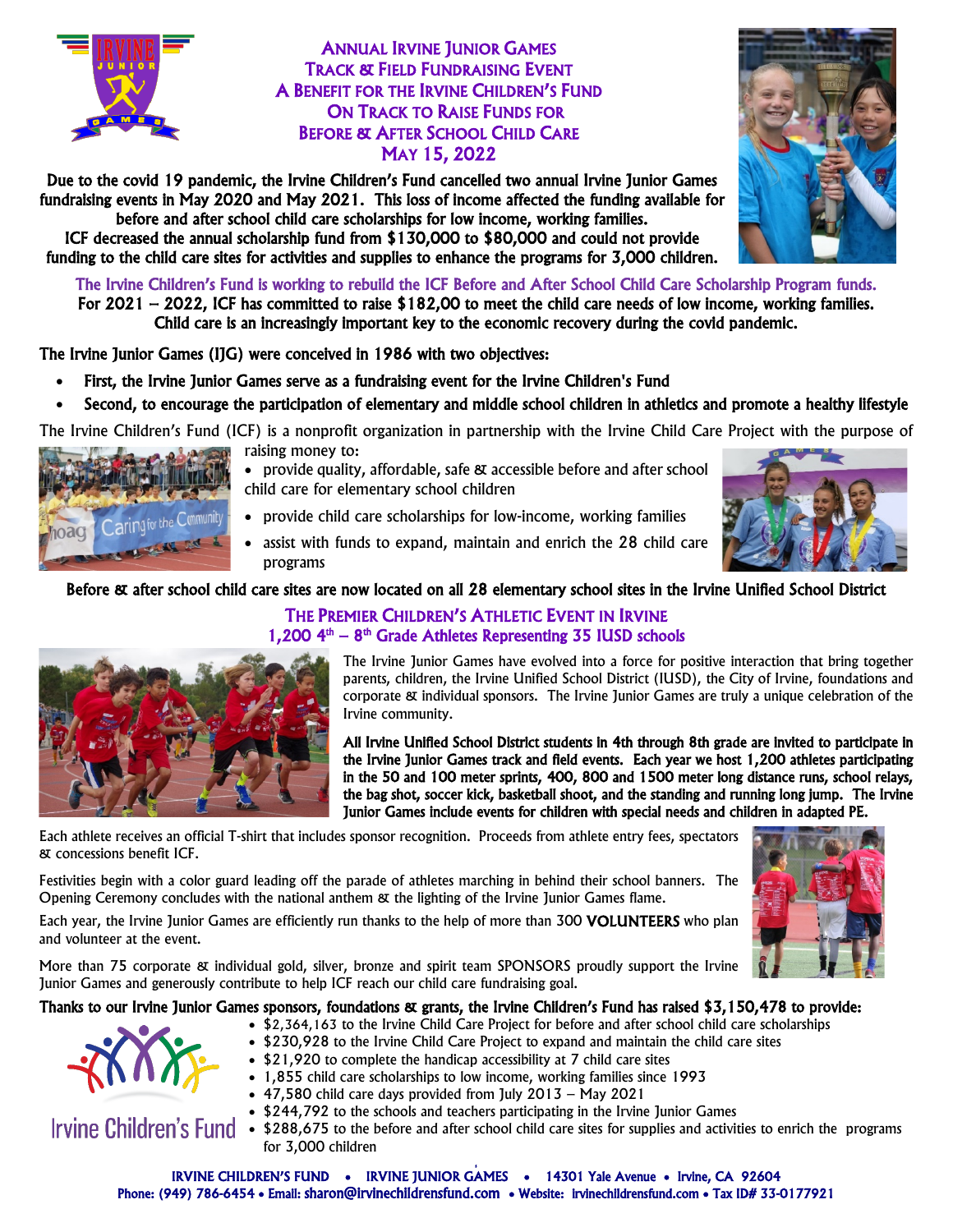

Irvine Junior Games Annual Silent Auction Benefitting the Irvine Children's Fund Before and After School Child Care Program<br>May 15, 2022



**Irvine Children's Fund** 

## PLEASE JOIN THE 2022 IRVINE JUNIOR GAMES AUCTION TEAM THANK YOU TO OUR GENEROUS PAST SILENT AUCTION DONORS Past Silent Auctions have raised \$175,000 for the Irvine Children's Fund i<br>S

& the Irvine Child Care Project Before & After School Child Care Programs located on all 28 elementary schools in Irvine

Signed Anaheim DUCKS Jersey and Hockey Stick Signed Ducks Hockey Puck Los Angeles Chargers signed Jersey and Football Orange County Soccer Club Jersey HOAG EXECUTIVE HEALTH Disneyland and California Adventure Park Hopper Tickets Signature Orange Bike from FivePoint NAPA Valley Wine Train and Bed and Breakfast donated Irvine Marriott Marriott Irvine Spectrum PRP Wine Tasting for 12 Dick's Sporting Goods Camp James Summer Camp, Newport Dunes UC Irvine Anteater All-Star Athletic Camps Pirate Coast Paddle Company - Newport Dunes Sea World Taco Bell Angels Baseball Memorabilia Angels Baseball tickets Crevier BMW Baby Racer Fletcher Jones Mercedes Golf Bag SoCal Elite Sports Camps Matt Leinart Football Sports Camps Dave and Busters Irvine Lanes

FUN AND FOOD FOR EVERYONE Lil' Chef School, Irvine Bytes & Bots Code Rev OC Fair Wildfire Gymnastics Callaway Vineyard & Winery Pier 39 Fun Pack Horse Play Rentals Santa Ana Zoo Santa Anita Park Tanaka Farms OC Soccer Club Discovery Cube Zoomars Petting Zoo Del Mar Race Track Doggie Walk Bags San Diego Zoo & Safari Park Boomers! Pretend City Aquarium of the Pacific Frogg's Bounce House Medieval Times Gorjana Jewelry Classic Kids Photography, Newport Rowley Portraiture Bradford Renaissance Portraits LA SPARKS LAKERS Memorabilia Pacific Symphony Huntington Central Park Equestrian Center Nixon Library Young Chefs' Academy Art Steps Team OC Gymnastics, Cheer, Dance & Trampoline Legoland Hoag Women's Wellness South Coast Repertory Theatre Barclay Theatre K1 Speed Racing Pump It Up Irvine Improv Brea Improv Amazon Gift Cards Armstrong Gardens Target gift cards Il Do Taekwondo Dukes Huntington Beach Orange Theory Fitness Scooters Jungle Trader Joe's iTunes Gift cards Regal Movies Lamppost Pizza, Culver & Walnut In N Out Burger The Winery Restaurant & Wine Bar Five Crowns Racquet Club of Irvine Oak Creek Golf Club Monarch Beach Golf Links Coyote Hills Golf Course Rancho San Joaquin Golf Course Pelican Hill Golf Club… and Many More auction items

Thank you for the Auction Baskets donated by the IUSD schools and ICCP child care programs to help the Irvine Children's Fund raise money for before and after school child care on all 28 IUSD elementary school sites.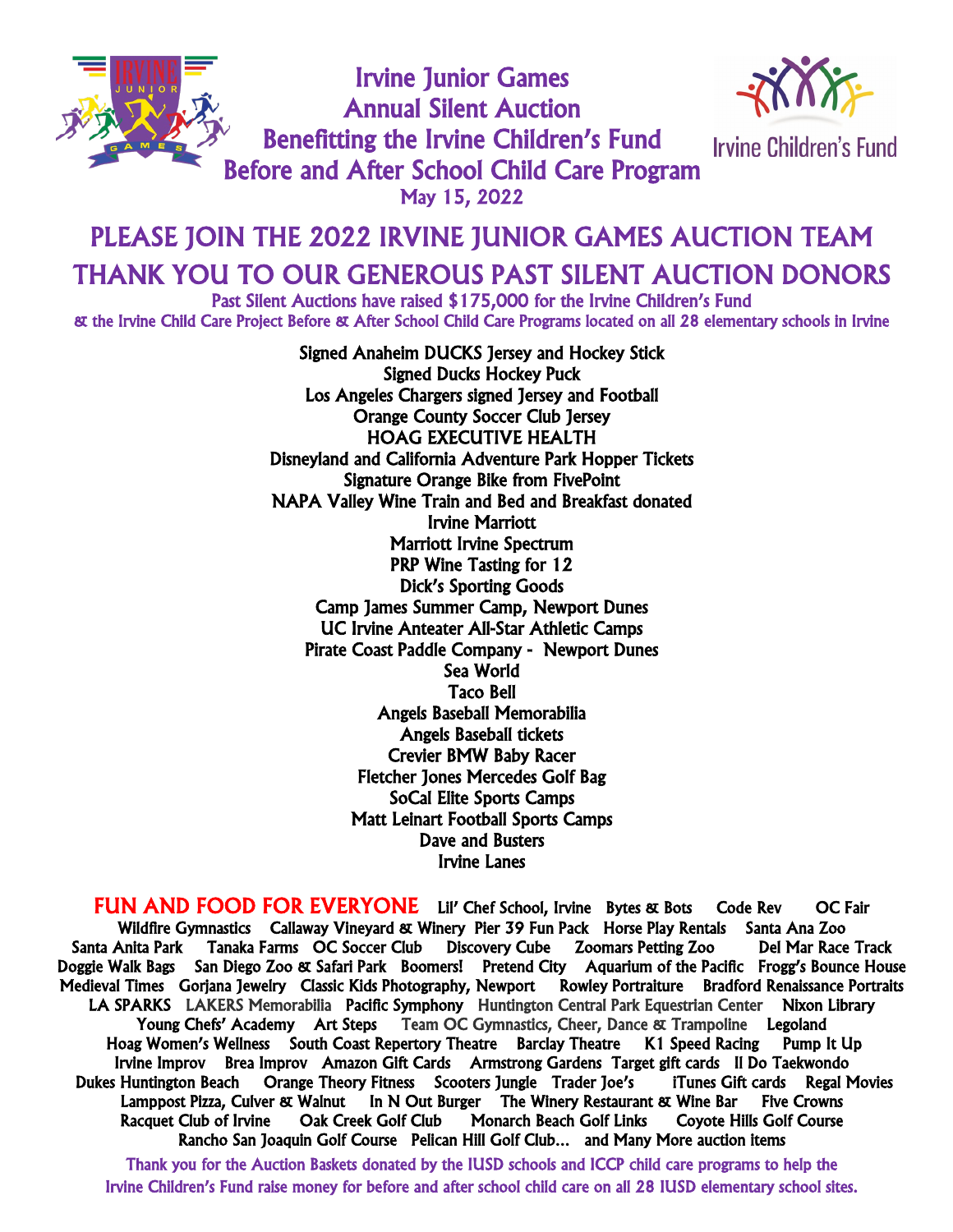

## Irvine Children's Fund

#### Board of Directors

ICF President Lauren S. Brooks IUSD Board of Trustees

ICF Past President Greg S. Goodrich Wells Fargo Advisors

ICF Vice President Kelly Reynolds HOAG

ICF Secretary Susan Whittaker Whittaker Planning

Services

ICF Treasurer Wendy Bokota Irvine Prevention Coalition

Marcy Brown HOAG

Anthony Kuo Irvine City Council

Ryan Martz Ryan Martz Events

Mary D. Miller Citizens Business Bank Rob Poetsch

Taco Bell

Sheri Reynolds SPLATT Design

Honorary Dan Borland

Pacific Premier Bank Stan Machesky

Irvine Unified School District

Michael Means KLAA-AM 830, Retired

Ex Officio Farrah Khan Mayor City of Irvine

Terry Walker

Superintendent Irvine Unified School **District** 

#### Sharon Wellikson

Executive Director Irvine Junior Games Irvine Children's Fund

#### Theresa Collins

**Director** Irvine Junior Games Irvine Children's Fund

# Irvine Children's Fund

The Irvine Children's Fund is requesting an auction item for our 33<sup>rd</sup> annual fundraising event – the Irvine Junior Games on **May 15, 2022** - to benefit the Irvine Children's Fund and provide before and after school child care scholarships for children in transitional kindergarten through  $6<sup>th</sup>$  grade from low income, working families.

**Organization Name: Irvine Children's Fund (ICF)**

**501 (C) 3 nonprofit Tax ID Number**: **33-0177921**

Mailing and Office Address: **Irvine Children's Fund 14301 Yale Ave Irvine, CA 92604** Contact Name: **Sharon Wellikson, ICF Executive Director** Contact e-mail address: **[sharon@irvinechildrensfund.com](mailto:sharon@irvinechildrensfund.com)** Contact Phone Number: **Cell: 949-400-3453 Office: 949-786-6454** 

**MISSION:**

**Before and after school child care scholarships for children in Transitional K through 6th grade from low income, working families**

**Funds raised will be used to provide before and after school child care scholarships for children in Transitional Kindergarten through 6th grade from low income, working families - families who work hard but are in low paying jobs. The child care programs are provided on 28 child care sites located on all elementary schools in Irvine. Children can go safely to and from home, school and child care. Child care is state licensed and meets all state and federal regulations and is accessible to children with special needs.**

**Child care is a key component to the recovery and rebuilding of the economy from this devastating covid-19 pandemic.**

# **BEFORE AND AFTER SCHOOL CHILD CARE SCHOLARSHIP GOAL:**

 **\$ 182,000**



## **EVENT**: **33rd ANNUAL IRVINE JUNIOR GAMES FUNDRAISING TRACK AND FIELD EVENT**

**The Irvine Junior Games bring together 1,200 4th – 8th grade athletes from 35 Irvine elementary and middle schools competing in this community wide track and field event. More than 200 local** 

**Orange County businesses and sponsors join together with hundreds of parents, teachers and community volunteers and 2,000 spectators for an exciting event to help the Irvine Children's Fund fulfill our child care mission.** 

**Date of Event: May 15, 2022,** Irvine Junior Games track and field fundraising event

May 14, 2022, athlete check in and sponsor/vendor EXPO with over 900 families **Event location:** Irvine Stadium 4321 Walnut Ave. Irvine, CA 92604

**AUCTION items will be used at the Irvine Junior Games Silent Auction The donated gift or certificate will be used as a silent auction item for the 33<sup>rd</sup> annual Irvine Junior Games track and field fundraising event on May 15, 2022, to provide funding for before and after school child care for children from low-income, working families – families who work hard, but are in low paying jobs.**

**Past auctions have helped the Children's Fund raise over \$175,000 for child care. Your donation will continue to help ICF fulfill our school age child care mission.**

**Auction items or certificates can be mailed to the ICF office at 14301 Yale Ave. Irvine, CA 92604. If you need an item picked up or need further information, please contact Sharon Wellikson at [sharon@irvinechildrenrensfund.com](mailto:sharon@irvinechildrenrensfund.com) or you can reach me at (949) 400-3453.**

14301 Yale Avenue • Irvine, CA 92604 • Phone: (949) 786-6454 • Email: sharon@irvinechildrensfund.com www. irvinechildrensfund.com • www.irvinejuniorgames.com • Tax ID# 33-0177921